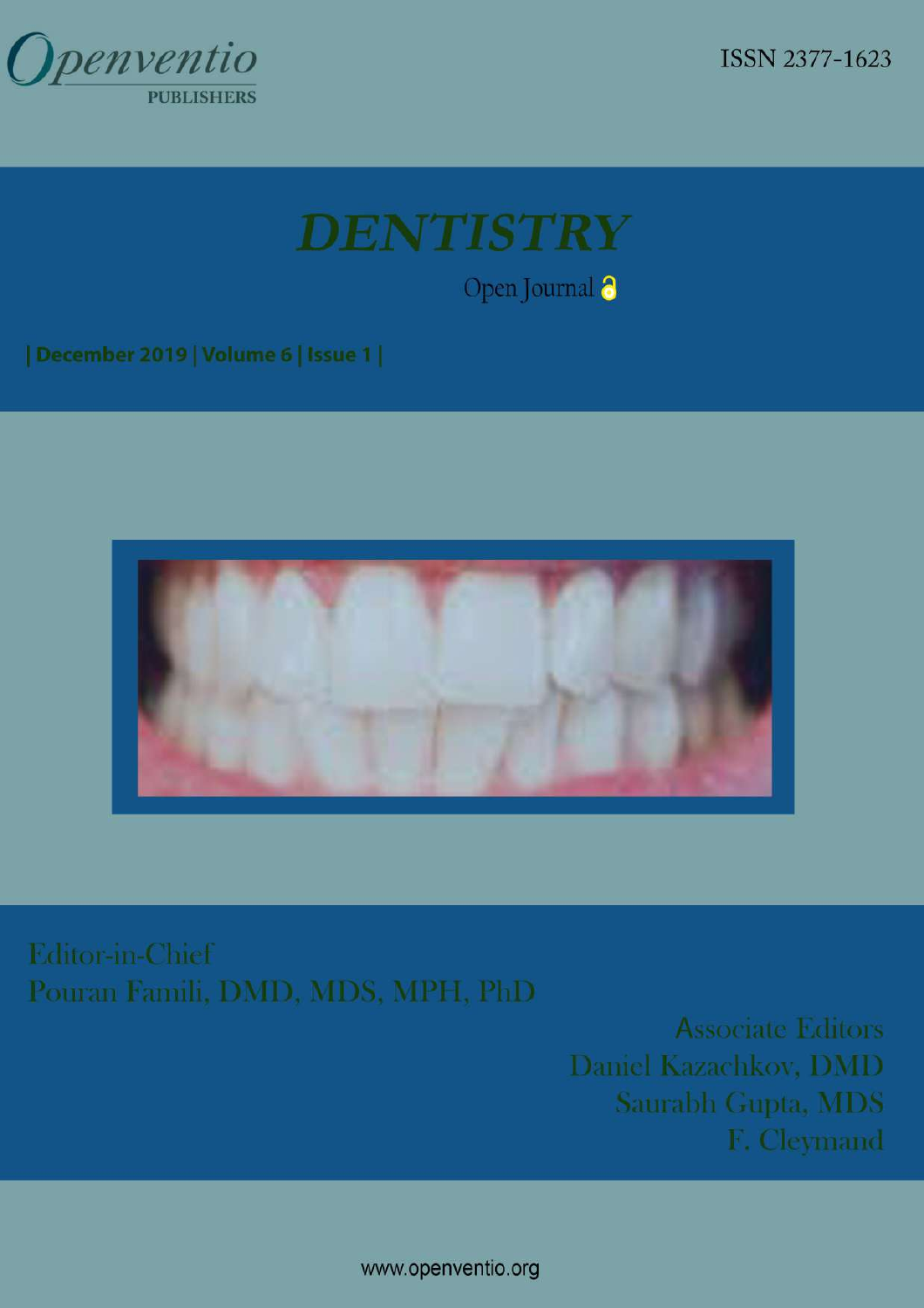

# **CONTENTS**

| <b>Review</b>                                                                       |          |
|-------------------------------------------------------------------------------------|----------|
| 1. Dementia and Oral Health: Is There A Connection?                                 | $1 - 7$  |
| - Suellan Go Yao and James Burke Fine*                                              |          |
| <b>Retrospective Study</b>                                                          |          |
| 2. The Causes of Marginal Discrepancy of Fixed Dental Prostheses: A Cross-Sectional | $8 - 12$ |

*– Asma Ismail, Yosra Gassara, Dalenda Hadyaoui and Mounir Cherif\**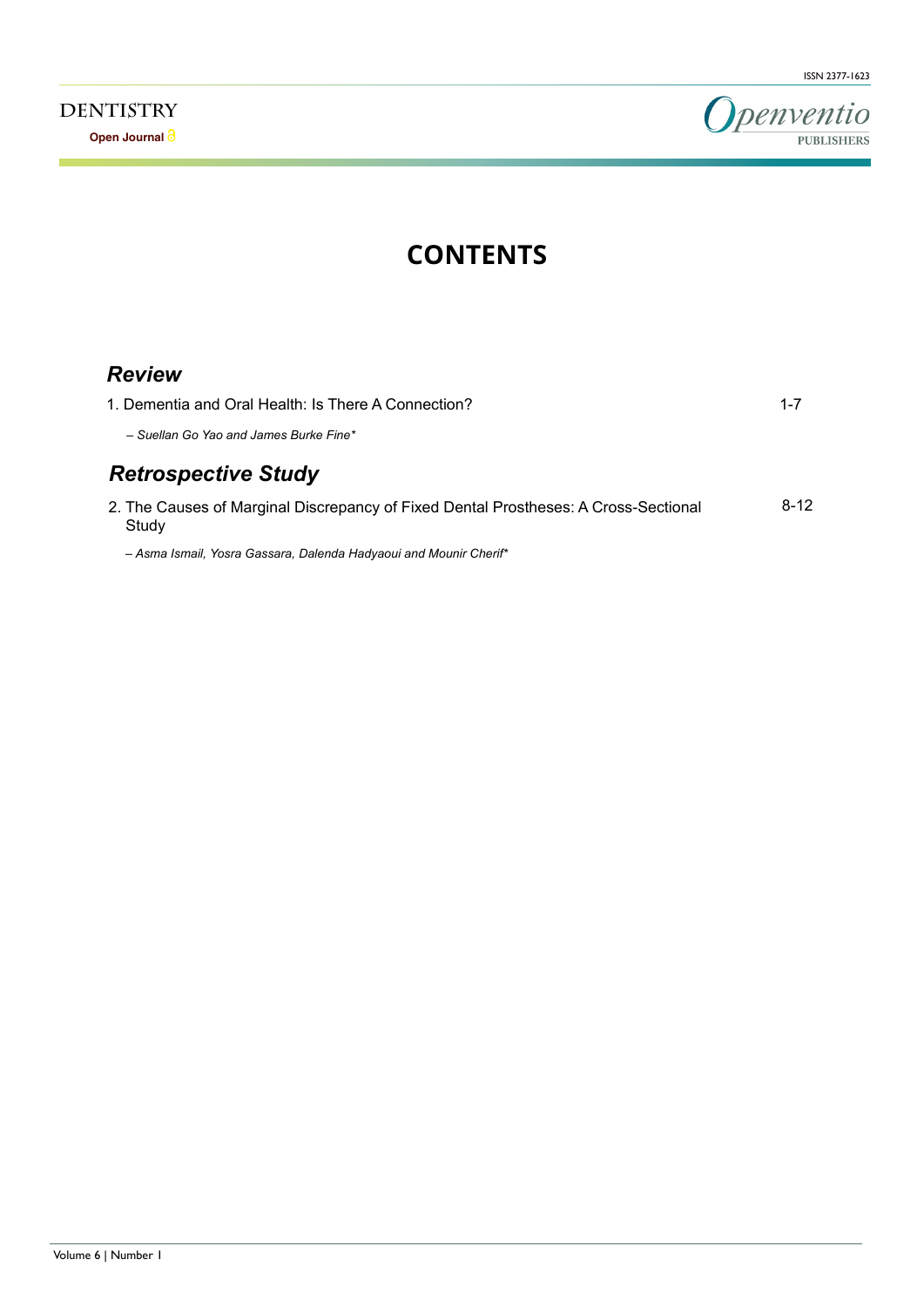**Open Journal**



# **Dementia and Oral Health: Is There A Connection?** *Review*

**Suellan Go Yao, DMD1 ; James Burke Fine, DMD2\***

#### *1 Private Practice New York, New York, USA*

*2 Senior Academic Dean, Professor of Clinical Dentistry, Columbia University College of Dental Medicine, New York, New York; Attending Dental Surgeon, Presbyterian Hospital Dental Service, New York; Private Practice limited to faculty practice at Columbia University, New York, New York, USA*

#### *\* Corresponding author*

#### **James Burke Fine, DMD**

Senior Academic Dean, Professor of Clinical Dentistry, Columbia University College of Dental Medicine, New York, New York; Attending Dental Surgeon, Presbyterian Hospital Dental Service, New York; Private Practice limited to faculty practice at Columbia University, New York, USA; E-mail: jbf1@cumc.columbia.edu

#### *Article information*

**Received:** September 11th, 2018; **Revised:** September 25th, 2018; **Accepted:** September 27th, 2018; **Published:** September 29th, 2018

#### *Cite this article*

Yao SG, Fine JB. Dementia and oral health: Is there a connection? *Dent Open J*. 2018; 6(1): 1-7. doi: [10.17140/DOJ-6-140](http://dx.doi.org/10.17140/DOJ-6-140)

# **ABSTRACT**

As the population ages, both Alzheimer's disease and periodontal disease may increase in incidence. Both do not have a cure and can affect quality of life. Research is being conducted to determine causes, treatments and potential relationship to each other. Proposed mechanisms to how they are related is *via* inflammation and/or bacteria. Several studies have addressed if dental treatment could improve cognitive function. However, further research is needed to further elucidate the relationship between both diseases. Common therapeutic approaches may help to manage both conditions, determine susceptibility and possibly prevention.

#### **Keywords**

Dementia/Alzheimer's disease; Periodontal disease; Cognitive health/function; Inflammation; Tooth loss; Masticatory function.

# **INTRODUCTION**

#### **Dementia and Inflammatory Periodontal Disease**

As the population ages, they will be at risk for more health problems. Two of those health issues are Alzheimer's disease (AD) and periodontal disease (PD). Both diseases do not have a cure and can affect the quality of life. Research is being conducted in order to determine causes, effective treatments and relationships to each other as well as to other health issues such as cardiovascular disease, diabetes and obesity. It is speculated that 1 in 85 people will be living with AD by 2050 and that approximately 5-20% of adults aged 65 years or older suffer from severe forms of PD.<sup>[1](#page-6-0)</sup> It is estimated that 47 million people are living with dementia in 2015 and this is projected to triple by 2050.[2](#page-6-1)

Often, dementia and AD are referred to interchangeably. Dementia is an umbrella terms for symptoms that affect the cognitive functions of the patient. These symptoms can include impaired memory, changes in thinking skills, decrease in focus and attention and poor judgement and reasoning skills. AD is a neurodegenerative disease and is the most common example of the group of diseases that manifest as dementia. It is characterized by progressive cognitive decline and memory loss with eventual complete loss of mental capabilities and death.<sup>[3](#page-6-2)</sup> It is categorized as either early or late/sporadic onset. Early onset is believed to be genetically determined, while late/sporadic onset is due to the interaction between genetics and environmental factors. It displays the formation of extracellular amyloid β-peptide (AβP) plaques and intraneuronal neurofibrillary tangles (NFTs) of hyperphosphorylated tau protein. This leads to the gradual loss of neuronal synapses and neuronal degeneration with loss of essential neurotransmitters.[4](#page-6-3)

There is no single medical test that will diagnose AD and only a definitive diagnosis can be made after death. However, doctors will look at medical history and do a physical, neurological and mental status exam. The Mini-Mental State Exam (MMSE) and Mini-Cog test are two commonly used assessments. During the MMSE, the healthcare provider asks a series of questions that test the range of everyday mental skills. The maximum score is 30 points. A score of 20-24 suggests mild dementia, 13-20 suggests

 $\circledcirc$  Copyright 2018 by Fine JB. This is an open-access article distributed under Creative Commons Attribution 4.0 International License (CC BY 4.0), which allows to copy, redistribute, remix, transform, and reproduce in any medium or format, even commercially, provided the original work is properly cited.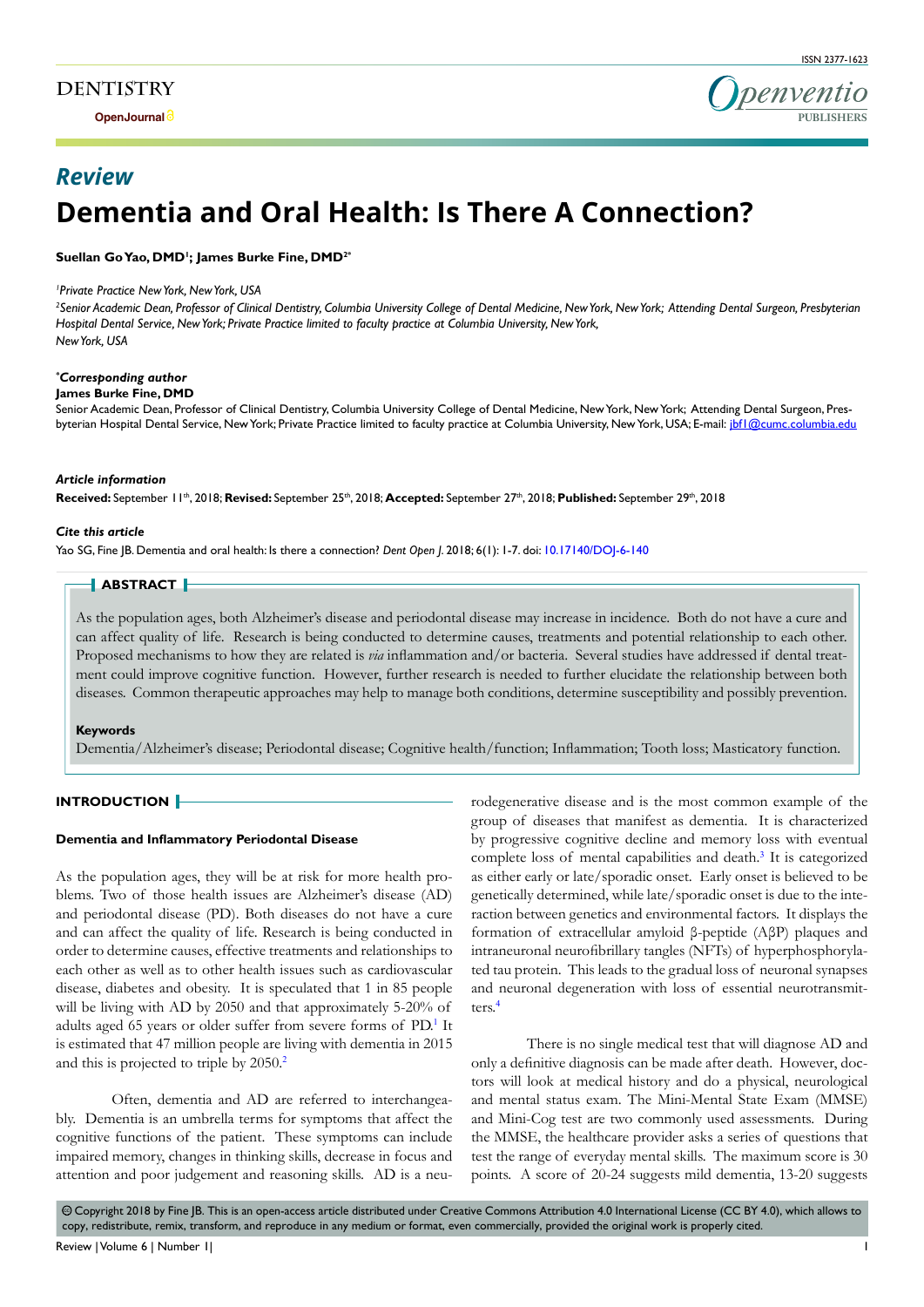moderate dementia and less than 12 points indicates severe dementia. On average, the MMSE score of a patient with AD decreased 2-4 points a year. With the mini-cog exam, the patient is required to do 2 tasks: 1) remember and then repeat the name of 3 common things a few minutes later and 2) draw the face of a clock with the 12 numbers in their correct positions and a time specified by the examiner. The US Food and Drug Administration has approved several computerized cognitive testing devices for marketing. They are: Cantab Mobile, Cognigram, Cognivue, Cognision and Automated Neuropsychological Assessment Metrics (ANAM) devices. Physicians use these computerized testing devices in addition to the MMSE and min-cog exams. Brain imaging such as magnetic resource imaging (MRI) and computed tomography (CT) can be used to rule out other conditions that can cause symptoms similar to AD. While there have been genes identified that either increase the risk for AD or "deterministic" cause AD, routine genetic tes-ting is not recommended.<sup>[5](#page-6-4)</sup>

PD is a chronic, inflammatory disease that is a result from the interplay between the bacterial infection and the host response in a susceptible patient. It affects the supporting structures of the tooth: connective tissue, alveolar bone and periodontal ligament (PDL) and results in bone loss, bleeding of the gingival tissues and mobility of teeth with eventual tooth loss.[6](#page-6-5) There is variability in the susceptibility of the patient which is reflected in the disease extent and severity. Porphyromonas gingivalis, Tannerella forsythia and Treponema denticola, which are known as the red complex are strongly associated with the diseased periodontal pocket. Ka-geyama et al,<sup>[7](#page-6-6)</sup> evaluated the relative abundance of subgingival plaque specific bacteria in the salivary microbiota and looked into the relationship between the abundance and severity of periodontal condition in patients with periodontitis. They found a good correlation between periodontal conditions and relative abundance of the subgingival plaque specific bacteria in the saliva. A systematic review including meta-analysis by Maldonado et al., 2018 assessed the potential differences in periodontal variables in patients with and without dementia. They found that patients with dementia displayed significantly worse clinical periodontal variables. This study emphasized the need for periodontal screening and treatment of elderly dementia patients.

# **RELATIONSHIP BETWEEN DEMENTIA AND ORAL HEALTH**

There are possible proposed mechanisms as to how AD and PD are related, with inflammation being the link. One mechanism is *via* the increase of pro-inflammatory cytokines created by the periodontal pathogens and host response that eventually compromises the blood brain barrier and leads to priming or activation of the microglial cells in the cerebral regions. A second mechanism is due to the invasion of the brain by the microorganism from the dental plaque biofilm, which causes an inflammatory mechanism in the central nervous system which results in the cognitive impairment.<sup>[8](#page-6-7)</sup> Studies have been conducted to look further into these mechanisms. As there are not effective treatment in reversing dementia, it is important to identify modifiable risk factors in order to try to intervene and reduce incidence of disease.<sup>[9](#page-6-8)</sup>

There are several reviews that look into the possible link between dementia and periodontal disease and tooth loss. One by Tonsekar et al,<sup>[10](#page-6-9)</sup> reviewed the literature on chronic periodontitis and tooth loss as risk factors for dementia or cognitive impairment. Possible mechanisms in which periodontal health can affect cognitive function is (1) it provides a peripheral source of proinflammatory cytokines, (2) nutritional habits change due to tooth loss and a diet low in antioxidants, vitamins B and E and high in unsaturated fats can contribute to dementia, and (3) the association is confounded by socioeconomic and environmental factors that can affect the prevalence and progression of both diseases. Tooth loss can lead to reduced masticatory function which can diminish cerebral blood flow and proprioception to the brain. However, they found the association to be inconclusive and that more randomized clinical trials need to be performed.

Aguayo et al,<sup>[11](#page-6-10)</sup> conducted a review focusing on the bacterial infection and AD. They explore the relationship between brain bacterial infection and AD and on the existence of anti-microbial peptides having pore-forming properties that function similar to the pores formed by amyloid  $-\beta$  in a variety of cell membranes. They believe that the control of biofilm mediated disease may be a potential preventive mechanism for AD.

Two other studies also looked at the relationship between tooth loss and memory loss. Oue et al,<sup>[12](#page-6-11)</sup> hypothesized that the molecular pathogenesis of AD is enhanced by molar tooth loss. The group studied mice and found that the experimental group showed impaired learning and memory abilities as compared to the control group. But total amyloid beta, Aβ40 and Aβ42 levels showed no significant intergroup difference. They concluded that molar tooth loss may cause neuronal loss in the hippocampus which may lead to memory loss, but that this is independent of the amyloid cascade. Kawahata et al,<sup>[13](#page-6-12)</sup> also used mice to study the hypothesis that permanent tooth loss of teeth at an early age affects cognitive function along with growth. They found that the loss of masticatory stimulation at an early age, which can cause chronic stress accelerates the aging process of hippocampal dependent cognition function and develops abnormal behavior of locomotor hyperactivation and lateralized behavior at an older age as a result in the dysfunction of the dopaminergic system.

Wu et al, $<sup>14</sup>$  $<sup>14</sup>$  $<sup>14</sup>$  conducted a systematic review of longitudinal</sup> studies examining the association between oral health and cognitive decline. They looked at 16 longitudinal studies. The studies had substantial design and assessment differences and the strength of the evidence is weak and findings were inconsistent. There needs to be a uniform set of cognitive assessments. Most studies used the Mini-Mental State Examination (MMSE), but better screens such as the Montreal Cognitive Assessment have become available. Many studies used standardized oral health examination protocols, such as the US National Institute of Dental Research protocol. But there needs to be more attention to calibration of dental assessment. It is unclear how or whether oral health and cognitive status are related. Additional research with greater agreement on how oral and cognitive status are assessed are needed to examine the linkage between the two.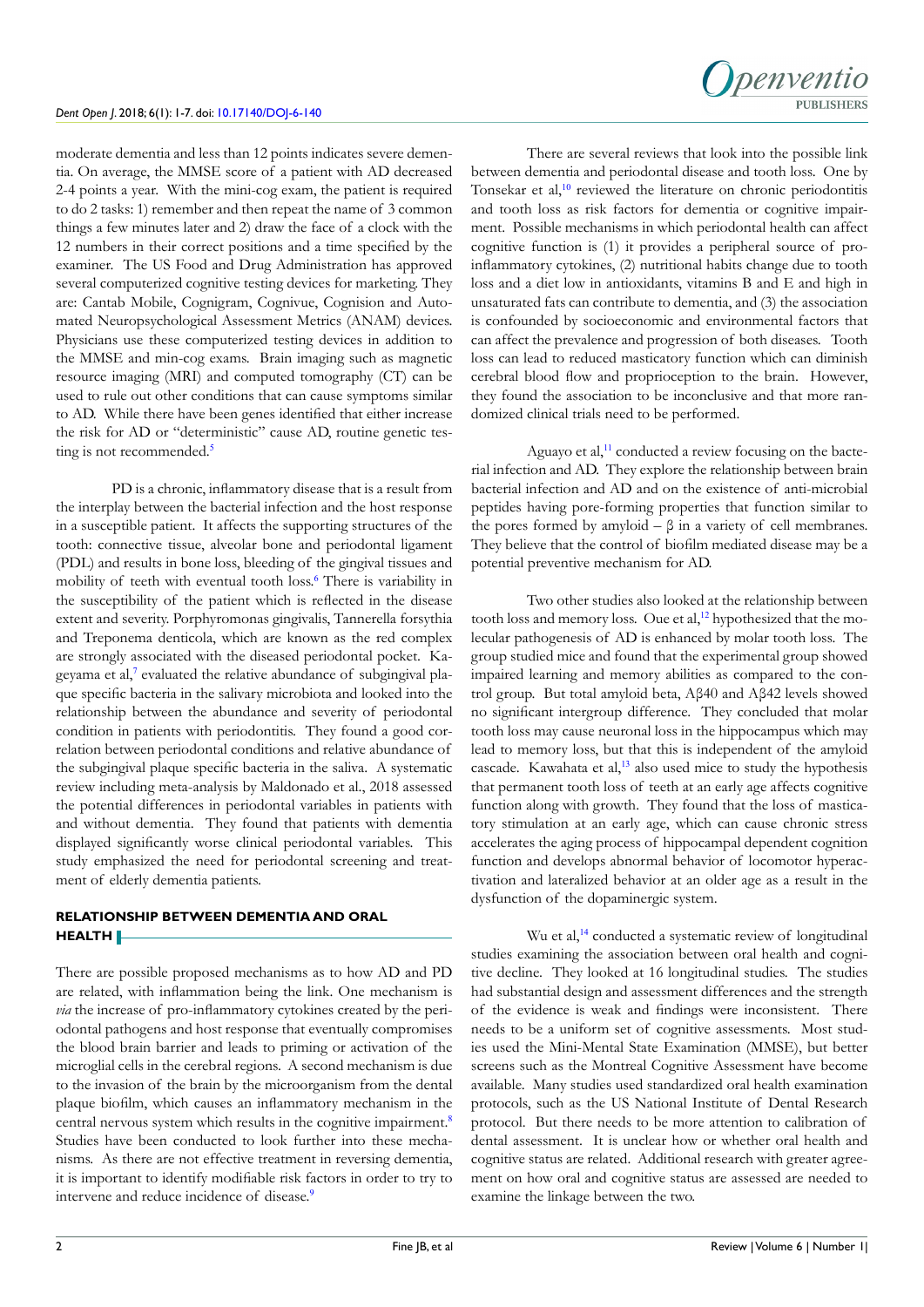Noble et al,<sup>15</sup> briefly reviewed the literature associating poor dental health with stroke with a focus on the relationship between poor dental health, particularly emphasizing periodontal health and cognitive impairment, dementia and AD. They felt that poor oral health, may be an unrecognized risk factor contributing to the development of cognitive impairment through dietary changes, malnutrition and systemic inflammatory response associated with increased risk of stroke and AD. Environmental and genetic risk factors and lack of attention to oral health care can lead to caries and periodontal disease which can lead to tooth loss. Tooth loss can lead to masticatory inefficiency and adverse diet and periodontal disease is related to the host inflammatory response and atherogenesis. Both can lead to cognitive impairment and in a circle lead to lack of oral health care. There should be more multidisciplinary research including translational, epidemiologic and possibly clinical treatment studies.

Ganesh et al,<sup>[16](#page-7-0)</sup> listed three plausible biological mechanisms linking periodontitis and AD: (1) metastatic spread of gram negative bacteria from the oral cavity to the brain, (2) neuronal injury trough transmigration across the blood brain barrier by inflammatory mediators that are produced in response to periodontitis as opposed to the periodontal pathogens invading the brain and (3) role of genetic polymorphisms in periodontitis and AD such as genetic polymorphisms of IL-1 and TNF-α, both pro-inflammatory cytokines. However, if inflammation is to be established as a mediator, then it must be present in both diseases. There is no conclusive studies proving the bi-directional association between the two and the order in which they occur. Chronic periodontitis may be a modifiable risk factor for AD.

Gaur et al, $^{17}$  $^{17}$  $^{17}$  presents a review that focuses on the plausible relationship between chronic periodontitis and AD and the dental implications of the latter. A bidirectional relationship may exist, where poor oral hygiene in AD patients leads to chronic periodontitis and eventual tooth loss and where poor oral hygiene causes chronic periodontitis and indirectly increases the risk for AD. The review explores the three mechanisms between AD and PD: 1) direct effects of periodontal pathogens, 2) indirect effects of the host response in terms of common inflammatory mediators and common genetic polymorphisms and 3) effects on vascular integrity that preceded the development of cerebrovascular pathology as seen in vascular dementia.

Singhrao et al,<sup>[18](#page-7-2)</sup> felt that Porphyromonas gingivalis (p. gingivalis) may be the link between PD and AD. p gingivalis is a key periodontal pathogen in maintaining the inflammophilic microbiota of PD. They think that p. gingivalis can access the central nervous system (CNS) during healthy stages but then in those individuals with inflammatory susceptibility traits, they will develop the progressive inflammatory component in the neurodegenerative disease process.

A case-control study by Aragón et al,<sup>[19](#page-7-3)</sup> made an oral health assessment of a group of Alzheimer's patients to look at implications of the characteristics of the disease and treatment of oral health. After controlling for age, they found that the group of Alzheimer's patient had worse oral health in terms of caries and periodontal disease, more mucosal lesions, such as cheilitis and candidiasis and worse saliva quality and quantity.

There are also multiple studies that explore the relation-

| Author                        | <b>Study</b>                                                                                                        | <b>Findings</b>                                                                                                                                                                                                                                                                                                                                                           |
|-------------------------------|---------------------------------------------------------------------------------------------------------------------|---------------------------------------------------------------------------------------------------------------------------------------------------------------------------------------------------------------------------------------------------------------------------------------------------------------------------------------------------------------------------|
| Aguayo et al <sup>19</sup>    | Review                                                                                                              | They explore the relationship between brain bacterial infection and AD and on the<br>existence of anti-microbial peptides having pore-forming properties that function<br>similar to the pores formed by amyloid $-\beta$ in a variety of cell membranes. They<br>believe that the control of biofilm mediated disease may be a potential preventive<br>mechanism for AD. |
| Maldonado et al <sup>20</sup> | Systematic Review including meta-<br>analysis                                                                       | Findings indicate that demented patients show significantly worse clinical periodontal<br>variable as compared to systemically healthy individuals supporting the putative link<br>between chronic periodontitis and dementia                                                                                                                                             |
| Aragón et al <sup>21</sup>    | Case-control study                                                                                                  | After adjustment of age, Alzheimer's patients had worse oral health, more mucosal<br>lesions and worse saliva quantity and quality                                                                                                                                                                                                                                        |
| Teixeira et al $^{22}$        | Review                                                                                                              | Findings point to inflammation playing an important role in periodontitis and AD.                                                                                                                                                                                                                                                                                         |
| Takeuchi et al <sup>23</sup>  | Prospective cohort                                                                                                  | It demonstrated an inverse association between number of remaining teeth and<br>risk of development of all-cause dementia and AD, which indicates that those with<br>greater tooth loss were at greater risk of onset of dementia. It did not reveal an<br>association with the development of vascular dementia.                                                         |
| $I$ ee et al $^{24}$          | Prospective cohort study                                                                                            | After adjustment for confounding factors, the risk of developing dementia was higher<br>for participants with periodontitis than for those without. This suggests that the risk<br>of dementia in elderly adults with periodontitis is significantly higher than in those<br>without periodontitis.                                                                       |
| Chen et $al25$                | Retrospective matched cohort study<br>using the National Health Insurance<br>Research Database (NHIRD) of<br>Taiwan | Findings demonstrate that a 10 year chronic periodontitis exposure was associated<br>with an increase in the risk of developing AD.                                                                                                                                                                                                                                       |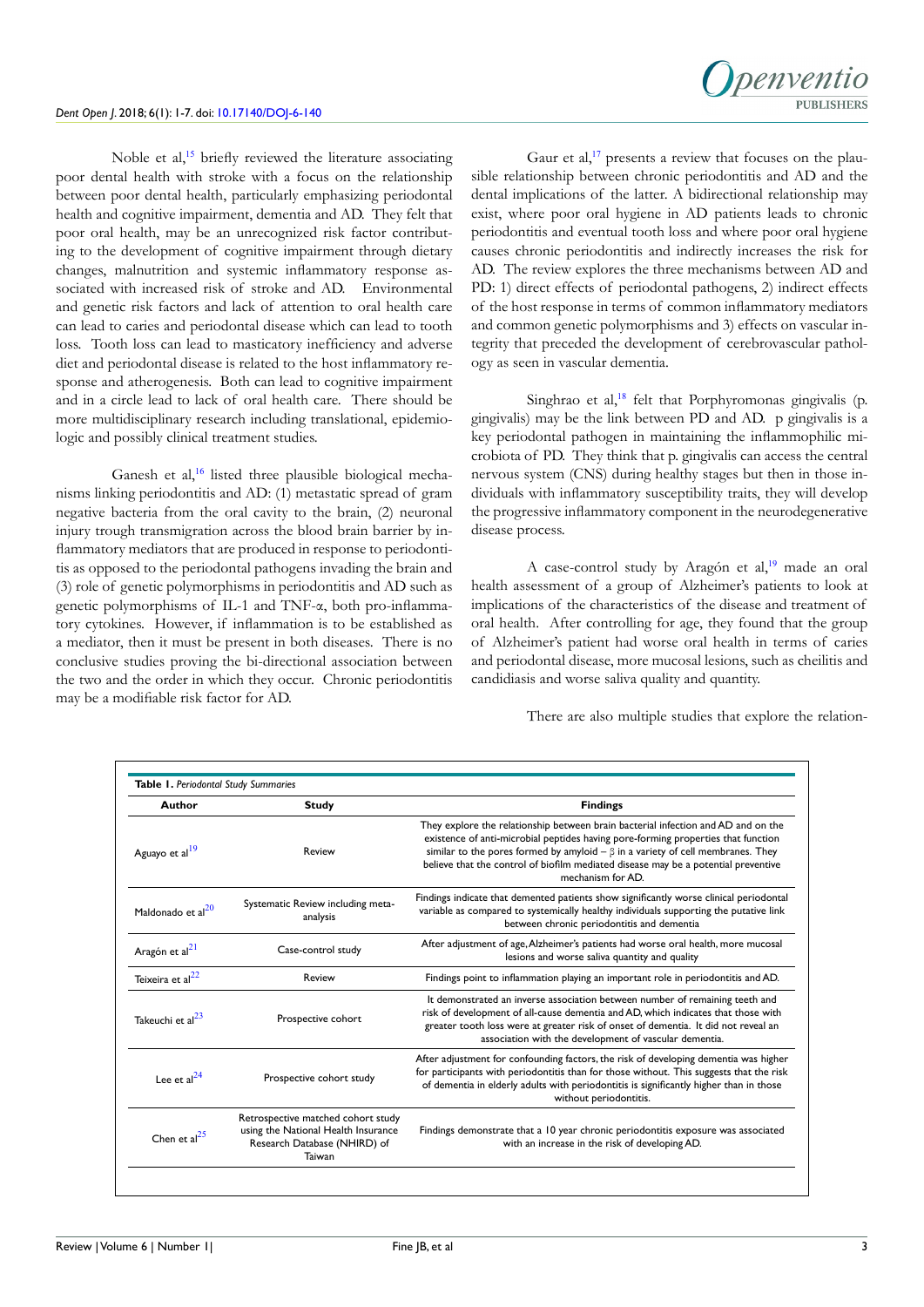

| Sochocka et al <sup>26</sup>    | Test hypothesis that poor periodontal<br>health status may be associated with<br>cognitive impairment and dementia<br>via exacerbation of systemic inflam-<br>mation                                                                                                                            | They found that the presence of cognitive decline and additional source of pro-<br>inflammatory mediators such as periodontal problems aggravate systemic inflamma-<br>tion. The comorbidity of these two disorders may increase cognitive impairment and<br>neurodegenerative lesions and advance to dementia and AD                                                                                                    |
|---------------------------------|-------------------------------------------------------------------------------------------------------------------------------------------------------------------------------------------------------------------------------------------------------------------------------------------------|--------------------------------------------------------------------------------------------------------------------------------------------------------------------------------------------------------------------------------------------------------------------------------------------------------------------------------------------------------------------------------------------------------------------------|
| Ide et $al27$                   | Six month observational cohort<br>study                                                                                                                                                                                                                                                         | They did not find a clear relationship between severity of dementia and degree of<br>periodontitis which may reflect the absence of patients with severe dementia in the<br>study. It showed that AD poor dental health, in particular, periodontitis, is associated<br>with a marked increase in cognitive decline over a 6 month follow up period, inde-<br>pendent to baseline cognitive state                        |
| Kamer et al $^{28}$             | Cross sectional study using positron<br>emission tomography (PE) amyloid<br>imaging                                                                                                                                                                                                             | Measure of periodontal disease were associated with amyloid accumulation in brain<br>areas that are prone to amyloid accumulation in patients with AD suggesting that<br>periodontal disease may increase the risk for brain amyloid deposition                                                                                                                                                                          |
| Stewart et al <sup>29</sup>     | Retrospective analysis of the pro-<br>spective association between tooth<br>loss and dementia in the Prospective<br>Population Study of Women (PPSW)                                                                                                                                            | Dementia was associated with fewer teeth measured approximately 32, 20 and 8<br>years before its clinical onset with the first two of these associations remaining<br>significant after adjustment for age; neither was significant after adjustment for age<br>and education                                                                                                                                            |
| de Souza Rolim<br>et al $^{30}$ | Descriptive not controlled open<br>study                                                                                                                                                                                                                                                        | After dental treatment, there was a reduction of orofacial pain and improvement of<br>mandibular function and in periodontal condition in the patients with AD                                                                                                                                                                                                                                                           |
| Noble et $al31$                 | Case cohort study studying serum<br>IgG to periodontal microbiota                                                                                                                                                                                                                               | Serum IgG levels to common periodontal microbiota are associated with risk for<br>developing incident AD                                                                                                                                                                                                                                                                                                                 |
| Stewart et al <sup>32</sup>     | Investigation of the prospective as-<br>sociation between oral health status<br>and cognitive decline in the Health,<br>Aging and Body Composition (Health<br>ABC) study                                                                                                                        | Worse scores on oral health measures were associated with cognitive impairment<br>but were confounded by education and race. Most were not associated with later<br>cognitive decline except gingival inflammation which was the factor most strongly<br>associated with impairment and the only factor predicting cognitive decline                                                                                     |
| Saito et al <sup>33</sup>       | Cross sectional study                                                                                                                                                                                                                                                                           | Severe tooth loss (10 or less remaining teeth) was found to be significantly associ-<br>ated with poor cognitive function after adjusting for confounders. The number of<br>teeth lost was significantly correlated with age, education level, current smoking<br>status, positive history of diabetes and MMSE total score in this population                                                                           |
| Park et al <sup>34</sup>        | Evaluated the relationship between<br>cognitive impairment and tooth loss<br>in community dwelling adults aged 50<br>years and up                                                                                                                                                               | They found a significant association between cognitive impairment and tooth loss<br>in adults aged 50 and up with no previous history of dementia or stroke. Also, that<br>tooth loss is independently correlated with cognitive impairment after adjusting for<br>confounding factors. It may be possible to use tooth loss as a prediction factor                                                                      |
| Minn et al <sup>35</sup>        | Cohort based, cross-sectional, obser-<br>vational study                                                                                                                                                                                                                                         | they showed that severe tooth loss was associated with a high risk of white matter<br>change/silent infarction and that tooth loss may be a predictor                                                                                                                                                                                                                                                                    |
| Stein et $al^{36}$              | Examined serum antibody levels to<br>bacteria of periodontal disease in<br>patients who eventually converted to<br>AD compared to the antibody levels<br>of control patients using participants<br>in the Biologically Resilient Adults<br>in Neurological Studies (BRAINS)<br>research program | Data demonstrates elevated antibodies to periodontal disease bacteria in patients<br>years before cognitive impairment, suggesting that periodontal disease could poten-<br>tially contribute to the risk of onset and/or progression of AD                                                                                                                                                                              |
| Chen et $al37$                  | Retrospective longitudinal study                                                                                                                                                                                                                                                                | The rate of tooth loss events did not differ significantly between participants with<br>and without dementia. When dental treatment was provided, patients with dementia<br>maintained their dentition as well as patients without dementia                                                                                                                                                                              |
| Kaye et al <sup>38</sup>        | Prospective study of a cohort of<br>community dwelling men in the VA<br>Dental Longitudinal Study (DLS)                                                                                                                                                                                         | The risk of cognitive decline in older men increases as more of their teeth are lost<br>and periodontal disease progresses                                                                                                                                                                                                                                                                                               |
| Okamoto et al <sup>39</sup>     | Cross sectional study                                                                                                                                                                                                                                                                           | The prevalence of low Mini Mental State Examination (MMSE) score was significantly<br>increased in association with the decrease in the number of remaining teeth. After<br>adjustment, a significant relationship between the decrease in the number of remain-<br>ing teeth and a low MMSE score was observed. A decrease in the number of remain-<br>ing teeth was associated with the risk of mild memory impairment |
| Stein et al <sup>36</sup>       | The Nun Study, a longitudinal study<br>of aging and AD                                                                                                                                                                                                                                          | Findings suggest that a low number of tooth has an association with dementia late in<br>life. But it is not clear if it is a causal relationship                                                                                                                                                                                                                                                                         |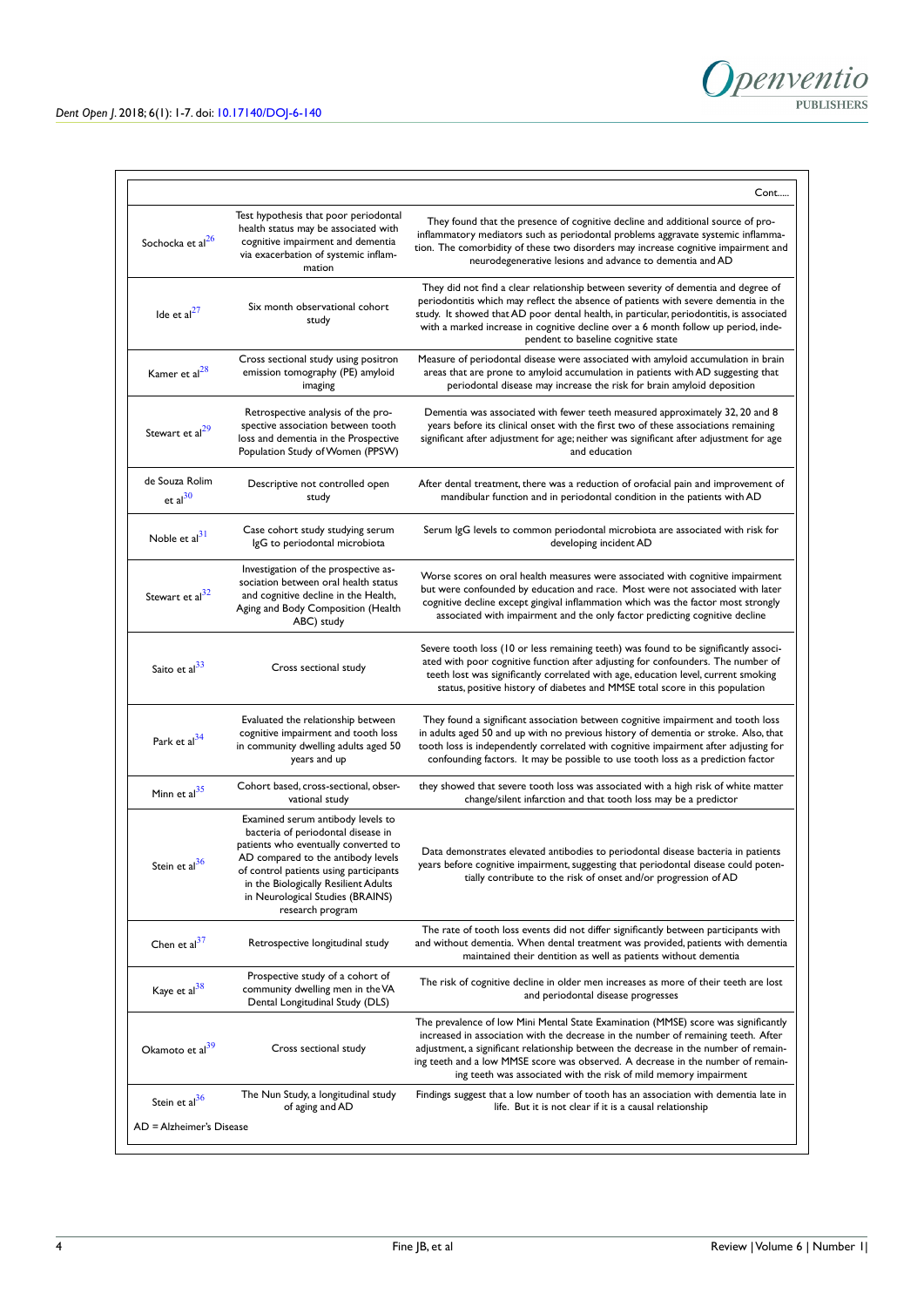ship between AD and PD with inflammation being the key either directly or indirectly. They looked at antibody levels and tooth loss and periodontal status (Table 1).

# **Dementia and Effects of Dental Therapy**

While many studies look into how to improve the oral health care of patients with dementia, a couple of studies looked into how dental treatment can improve cognitive function. Cerutti-Kopplin et al,[40](#page-8-0) examined the impact of the quality of denture on cognitive function in edentulous elderly patients wearing complete dentures. They did a cross sectional analysis of data that support the potential role of optimal functional quality of dentures in maintaining cognitive function which may be explained via the masticatory pathway. Previous animal studies<sup>[41](#page-8-1)</sup> have shown that impaired masticatory function can lead to impaired learning and spatial memory. Even in patients without teeth, masticatory sensory stimulus can be transmitted *via* the masticatory muscles, temporomandibular joint and mucous membrane to the hippocampus via the trigeminal nerve. A quality denture will provide better masticatory and mucous membrane stimulus. However, large cohort studies will need to be performed to further explore this treatment. A study by Fujii,[42](#page-8-2) investigated the improvement in patients with severe dementia after denture insertion. While the study only observed two patients, who were diagnosed with AD, both showed improvement within weeks of denture delivery. While the reason why this treatment was successful is unclear, the author hypothesized that it was because positive signals from the oral cavity stimulated the brain via the trigeminal nerve. Obviously the small sample size makes it impossible to determine the treatment's effective ness. Both studies show the need to further investigate how dental treatment, such as dentures, can improve cognitive function.

# **CONCLUSION**

This review tried to identify the potential link between AD and PD. Further research is still needed to elucidate the relationship between AD and PD. As the world population ages, there are increasing number of older adults who may be susceptible and/ or develop both conditions. Common preventive and therapeutic approaches may help to manage both conditions, determine susceptibility and possibly prevention.

# **CONFLICTS OF INTERESTS**

The authors declare that they have no conflicts of interest.

# **REFERENCES**

<span id="page-6-0"></span>1. Gaur S, Agnihotri R. Alzheimer's disease and chronic periodontitis: Is there an association? *Geriatr Gerontol Int*. 2015; 15: 391-404. doi: [10.1111/ggi.12425](https://doi.org/10.1111/ggi.12425)

<span id="page-6-1"></span>2. Baumgart M, Snyder HM, Carrillo MC, et al. Summary of the evidence on modifiable risk factors for cognitive decline and dementia: A population-based perspective. *Alzheimers Dement*. 2015; 11: 718-726. doi: [10.1016/j.jalz.2015.05.016](https://doi.org/10.1016/j.jalz.2015.05.016)

<span id="page-6-2"></span>3. Chen CK, Wu YT, Chang YC. Association between chronic periodontitis and the risk of Alzheimer's disease: A retrospective, population-based, matched-cohort study. *Alzheimers Res Ther*. 2017; 9: 56. doi: [10.1186%2Fs13195-017-0282-6](https://dx.doi.org/10.1186%252Fs13195-017-0282-6)

<span id="page-6-3"></span>4. Abbayya K, Puthanakar NY, Naduwinmani S, Chidambar YS. Association between periodontitis and Alzheimer's disease. *N Am J Med Sci*. 2015; 7(6): 241-246. doi: [10.4103/1947-2714.159325](https://doi.org/10.4103/1947-2714.159325)

<span id="page-6-4"></span>5. Alzheimer's Association. Website: [www.alz.org.](www.alz.org) Accessed september 10, 2018.

<span id="page-6-5"></span>6. AAP. Consensus report: chronic periodontitis. *Annals of Periodontology*. 1999; 4(1): 38. doi: [10.1902/annals.1999.4.1.38](https://doi.org/10.1902/annals.1999.4.1.38)

<span id="page-6-6"></span>7. Kageyama S, Takeshita T, Asakawa M, et al. Relative abundance of total subgingival plaque-specific bacteria in salivary microbiota reflects the overall periodontal condition in patients with periodontitis. *PloS ONE*. 2017: 12(4): e0174782. doi: [10.1371/journal.](https://doi.org/10.1371/journal.pone.0174782) [pone.0174782](https://doi.org/10.1371/journal.pone.0174782)

<span id="page-6-7"></span>8. Maldonado A, Laugisch O, Bürgin W, Sculean A, Eick S. Clinical periodontal variables in patients with and without dementia - a systematic review and meta-analysis. *Clin Oral Investig.* 2018: 22; 2463-2474. doi: [10.1007/s00784-018-2523-x](https://doi.org/10.1007/s00784-018-2523-x)

<span id="page-6-8"></span>9. Kaye EK, Valencia A, Baba N, et al. Tooth loss and periodontal disease predict poor cognitive function in older men. *J Am Geriatr Soc*. 2010; 58(4): 713-718. doi: [10.1111/j.1532-5415.2010.02788.x](https://doi.org/10.1111/j.1532-5415.2010.02788.x)

<span id="page-6-9"></span>10. Teixeira FB, Saito MT, Matheus FC, et al. Periodontitis and Alzheimer's disease: A possible comorbidity between oral chronic inflammatory condition and neuroinflammation. *Front Aging Neurosci*. 2017: 9; 327. doi: [10.3389%2Ffnagi.2017.00327](https://dx.doi.org/10.3389%252Ffnagi.2017.00327)

<span id="page-6-10"></span>11. Tonsekar PP, Jiang SS, Yue G. Periodontal disease, tooth loss and dementia: Is there a link? A systematic review. *Gerodontology*. 2017; 1-13. doi: [10.1111/ger.12261](https://doi.org/10.1111/ger.12261)

<span id="page-6-11"></span>12. Aguayo S, Schuh CMAP, Vicente B, Aguayo LG. Association between Alzheimer's disease and oral and gut microbiota: Are pore forming proteins the missing link? *J Alzheimer's Dis*. 2018; 65(1): 29-46. doi: [10.3233/JAD-180319](https://doi.org/10.3233/JAD-180319)

<span id="page-6-12"></span>13. Oue H, Miyamoto Y, Okada S, et al. Tooth loss induces memory impairment and neuronal cell loss in APP transgenic mice. *Behav Brain Res*. 2013; (252): 318-325. doi: [10.1016/j.bbr.2013.06.015](https://doi.org/10.1016/j.bbr.2013.06.015)

<span id="page-6-13"></span>14. Kawahata M, Ono Y, Ohno A, et al. Loss of molars early in life develops behavioral lateralization and impairs hippocampus- -dependent recognition memory. *BMC Neurosci*. 2014; 15: 4. doi: [10.1186%2F1471-2202-15-4](https://dx.doi.org/10.1186%252F1471-2202-15-4)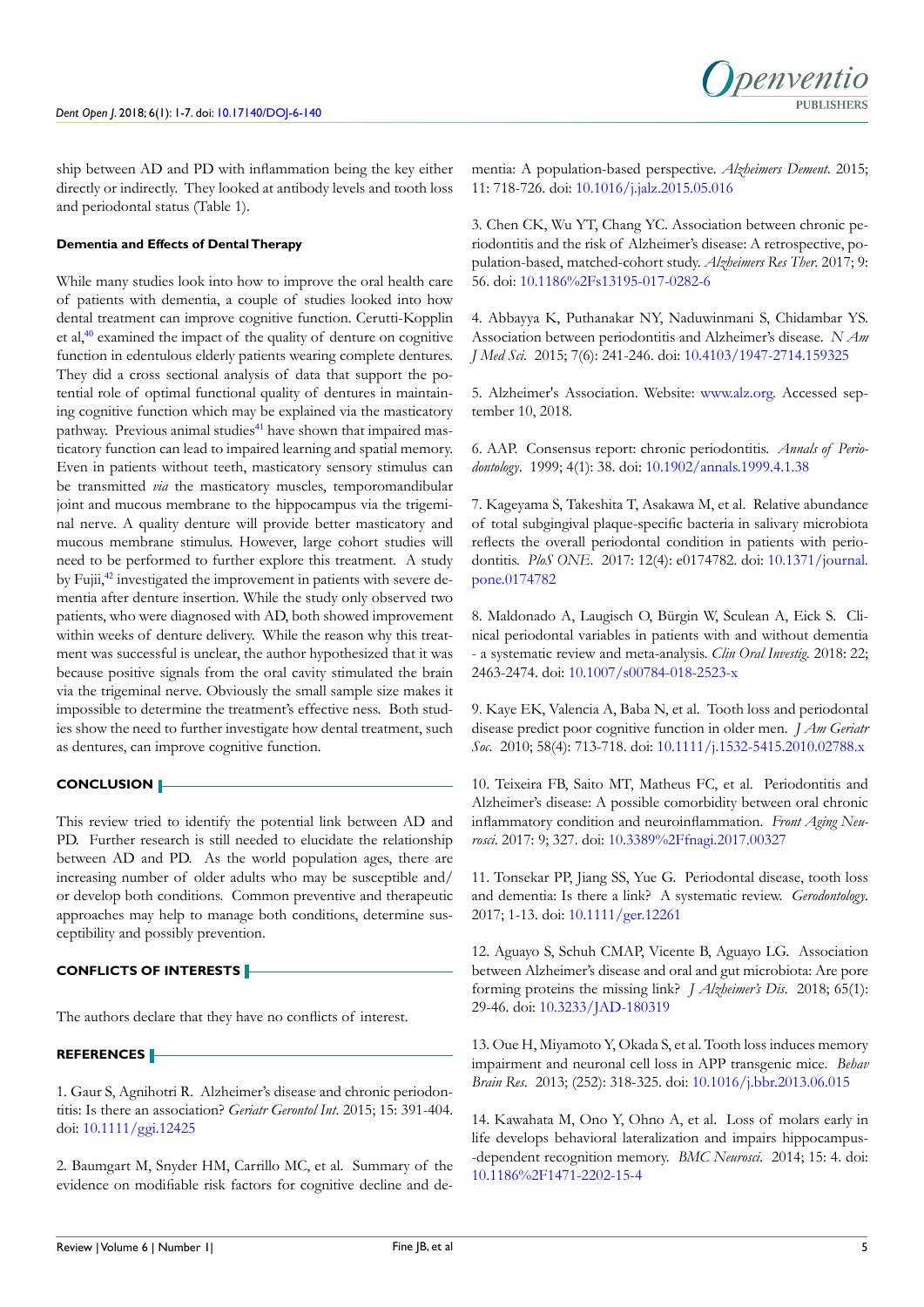15. Wu B, Fillenbaum GG, Plassman BL, Guo L. Association between oral health and cognitive status: A systematic review. *J Am Geriatr Soc*. 2016; 64: 739-751. doi: [10.1111/jgs.14036](https://doi.org/10.1111/jgs.14036)

<span id="page-7-0"></span>16. Noble JM, Scarmeas N, Papapanou PN. Poor oral health as a chronic, potentially modifiable dementia risk factor: Review of the literature. *Curr Neurol Neurosci Rep*. 2013; 13(10): 384. doi: [10.1007/s11910-013-0384-x](https://doi.org/10.1007/s11910-013-0384-x)

<span id="page-7-1"></span>17. Ganesh P, Karthikeyan R, Muthukumaraswamy A, Anand J. A potential role of periodontal inflammation in Alzheimer's disease: A review. *Oral Health Prev Dent*. 2017; 15: 7-12. doi: [10.3290/j.](https://doi.org/10.3290/j.ohpd.a37708) [ohpd.a37708](https://doi.org/10.3290/j.ohpd.a37708)

<span id="page-7-2"></span>18. Singhrao SK, Harding A, Poole Sophie, Kesavalu L, Crean SJ. Porphyromonas gingivalis periodontal infection and its putative links with Alzheimer's disease. *Mediators Inflamm*. 2015; 2015: 137357. doi: [10.1155/2015/137357](https://doi.org/10.1155/2015/137357)

<span id="page-7-3"></span>19. Aragón F, Zea-Sevilla MA, Montero J, et al. Oral health in Alzheimer's disease: A multicenter case-control study. *Clin Oral Investig*. 2018. doi: [10.1007/s00784-018-2396-z](https://doi.org/10.1007/s00784-018-2396-z)

<span id="page-7-4"></span>20. Takeuchi K, Ohara T, Furuta M, et al. Tooth loss and risk of dementia in the community: The Hisayama study. *J Am Geriatr Soc*. 2017; 65: e95-e100. doi: [10.1111/jgs.14791](https://doi.org/10.1111/jgs.14791)

<span id="page-7-5"></span>21. Lee YT, Lee HC, Hu CJ, et al. Periodontitis as a modifiable risk factor for dementia: A nationwide population-based cohort study. *J Am Geriatr Soc*. 2017; 65(2): 301-305. doi: [10.1111/jgs.14449](https://doi.org/10.1111/jgs.14449)

<span id="page-7-6"></span>22. Chen CK, Wu YT, Chang YC. Association between chronic periodontitis and the risk of Alzheimer's disease: A retrospective, population-based, matched-cohort study. *Alzheimers Res Ther*. 2017; 9(1): 56. doi: [10.1186/s13195-017-0282-6](https://doi.org/10.1186/s13195-017-0282-6)

<span id="page-7-7"></span>23. Sochocha M, Sobczyński M, Sender-Janeczek A, et al. Association between periodontal health status and cognitive abilities. The role of cytokine profile and systemic inflammation. *Curr Alzheimer Res*. 2017; 14(9): 978-990. doi: [10.2174/156720501466617031616](https://doi.org/10.2174/1567205014666170316163340) [3340](https://doi.org/10.2174/1567205014666170316163340)

<span id="page-7-8"></span>24. Ide M, Harris M, Stevens A, et al. Periodontitis and cognitive decline in Alzheimer's disease. *PLoS ONE*. 2016; 11(3): e0151081. doi: [10.1371/journal.pone.0151081](https://doi.org/10.1371/journal.pone.0151081)

<span id="page-7-9"></span>25. Kamer AR, Pirraglia E, Rsui W, et al. Periodontal disease associates with higher brain amyloid load in normal elderly. *Neurobiol Aging*. 2015; 36(2): 627-633. doi: [10.1016/j.neurobiola](https://doi.org/10.1016/j.neurobiolaging.2014.10.038)[ging.2014.10.038](https://doi.org/10.1016/j.neurobiolaging.2014.10.038)

<span id="page-7-10"></span>26. Stewart R, Stenman U, Hakeberg M, et al. Association between oral health and risk of dementia in a 37 year follow-up study: The prospective population study of women in Gothenburg. *J Am Geriatr Soc*. 2015; 63: 100-105. doi: [10.1111/jgs.13194](https://doi.org/10.1111/jgs.13194)

27. Rolim Tde S, Fabri GM, Nitrini R, et al. Evaluation of patients with Alzheimer's disease before and after dental treatment. *Arq Neuropsiquiatr*. 2014; 72(12): 919-924. doi: [10.1590/0004-](https://doi.org/10.1590/0004-282X20140140) [282X20140140](https://doi.org/10.1590/0004-282X20140140)

<span id="page-7-11"></span>28. Noble JM, Scarmeas N, Celenti RS, et al. Serum IgG antibody levels to periodontal microbiota are associated with incident Alzheimer disease. *PLoS ONE*. 2014; 9(12): e114959. doi: [10.1371/](https://doi.org/10.1371/journal.pone.0114959) [journal.pone.0114959](https://doi.org/10.1371/journal.pone.0114959)

<span id="page-7-12"></span>29. Stewart R, Weyant RJ, Garcia ME, et al. Adverse oral health and cognitive decline: The health, aging and body composition study. *J Am Geriatr Soc*. 2013; 61(2): 177-184. doi: [10.1111/jgs.12094](https://doi.org/10.1111/jgs.12094)

<span id="page-7-13"></span>30. Saito Y, Sugawara N, Yasui-Furukori N, et al. Cognitive function and number of teeth in a community-dwelling population in Japan. *Ann Gen Psychiatry*. 2013; 12(1): 20. doi: [10.1186/1744-](https://doi.org/10.1186/1744-859X-12-20) [859X-12-20](https://doi.org/10.1186/1744-859X-12-20)

<span id="page-7-14"></span>31. Park H, Suk SH, Cheong JS, et al. Tooth loss may predict poor cognitive function in community-dwelling adults without dementia or stroke: The PRESENT Project. *J Korean Med Sci*. 2013; 28: 1518- 1521. doi: [10.3346%2Fjkms.2013.28.10.1518](https://dx.doi.org/10.3346%252Fjkms.2013.28.10.1518)

<span id="page-7-15"></span>32. Minn YK, Suk SH, Park H, et al. Tooth loss is associated with brain white matter changes and silent infarction among adults with dementia and stroke. *J Korean Men Sci*. 2013; 28: 929-933. doi: [10.3346/jkms.2013.28.6.929](https://doi.org/10.3346/jkms.2013.28.6.929)

<span id="page-7-16"></span>33. Stein PS, Steffen MJ, Smith C, et al. Serum antibodies to periodontal pathogens are a risk factor for Alzheimer's disease. *Alzheimers Dement*. 2012; 8(3): 196-203. doi: [10.1016/j.jalz.2011.04.006](https://doi.org/10.1016/j.jalz.2011.04.006)

<span id="page-7-17"></span>34. Chen X, Shuman SK, Hodges JS, Gatewood LC, Xu J. Patterns of tooth loss in older adults with and without dementia: A retrospective study based on a Minnesota cohort. *J Am Geriatr Soc*. 2010; 58: 2300-2307. doi: [10.1111/j.1532-5415.2010.03192.x](https://doi.org/10.1111/j.1532-5415.2010.03192.x)

<span id="page-7-18"></span>35. Kaye EK, Valencia A, Baba N, et al. Tooth loss and periodontal disease predict poor cognitive function in older men. *J Am Geriatr Soc*. 2010; 58(4): 713-718. doi: [10.1111/j.1532-5415.2010.02788.x](https://doi.org/10.1111/j.1532-5415.2010.02788.x)

<span id="page-7-19"></span>36. Okamoto N, Morikawa M, Okamoto K, et al. Relationship of tooth loss to mild memory impairment and cognitive impairment: findings from the fujiwara-kyo study. Behav Brain Funct. 2010; 6: 77. doi: [10.1186/1744-9081-6-77](Behav%20Brain%20Funct.%202010%20Dec%2031%3B6:77.%20doi:%2010.1186/1744-9081-6-77)

<span id="page-7-20"></span>37. Stein PS, Desrosiers M, Donegan SJ, Yepes JF, Kryscio RJ. Tooth loss, dementia and neuropathology in the Nun study. *J Am Dent Assoc.* 2007; 138(10): 1314-1322.

<span id="page-7-21"></span>38. Cerutti-Kopplin D, Emani D, Hilgert JB, Hugo FN, Padilha DMP. Cognitive status of edentate elders wearing complete denture: does quality of denture matter? *J Am Dent Assoc.* 2015; 43: 1071-1075.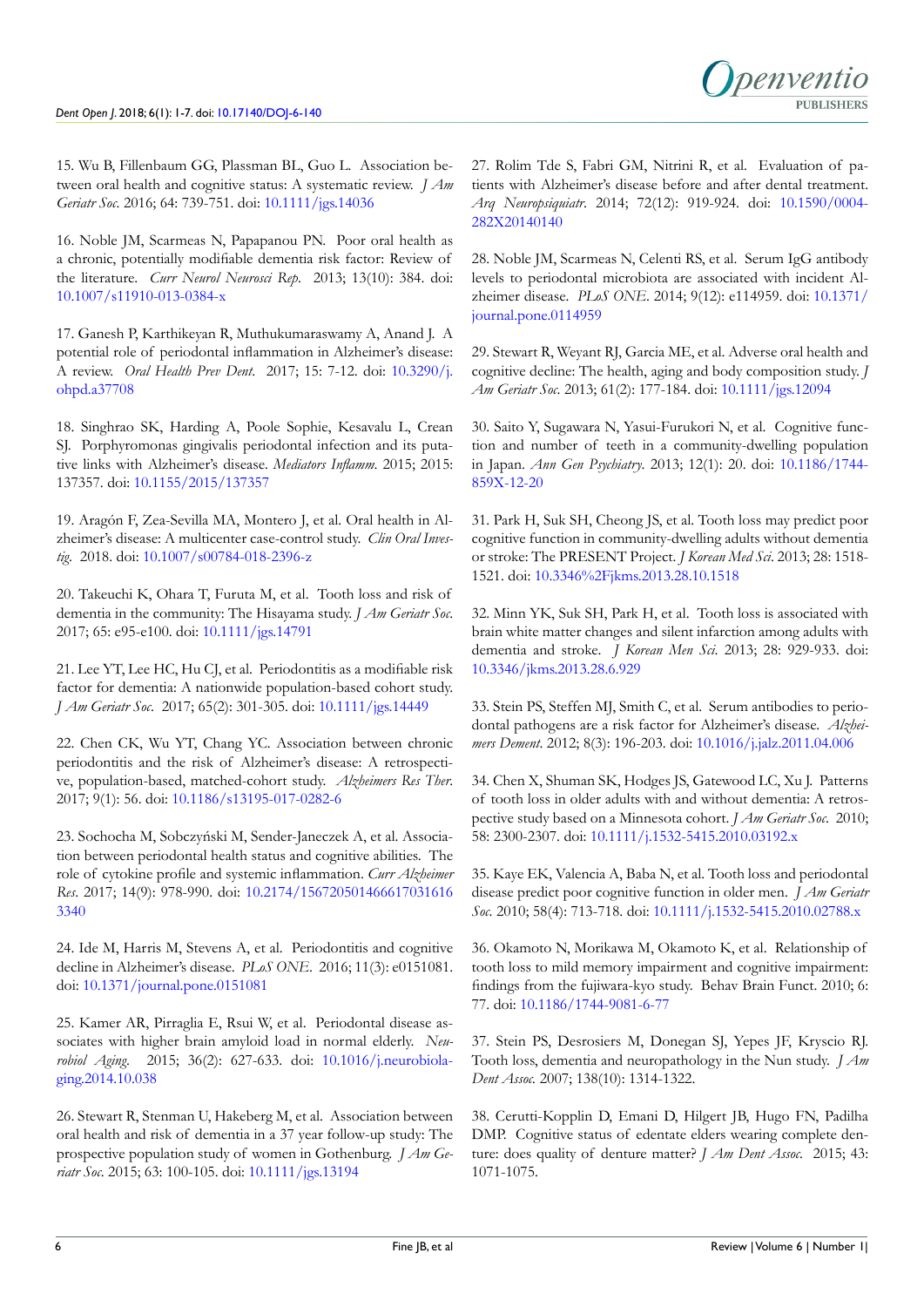

39. Onozuka MWK, Mirbod SM, Ozono S, Nishiyama K, Karasawa N and Nagatsu I. Reduced mastication stimulate impairment of spatial memory and degeneration of hippocampal neurons in aged SAMP8 mice. *Brain Res*. 1999; 826(1): 148-153.

<span id="page-8-1"></span><span id="page-8-0"></span>40. Maeda NKT, Osawa K, Yamamoto Y, et al. Effects of longterm intake of a fine-grained diet on the mouse masseter muscle. *Acta Anat (Basel)*. 1987; 128(4): 326-333.

41. Watanabe K, Ozono S, Mishiyama K, et al. The molarless condition in aged SAMP8 mice attenuates hippocampal Fos induction linked to water maze performance. *Behav Brain Res*. 2002; 128(1): 19-25.

<span id="page-8-2"></span>42. Fujii Y. Two cases of severe dementia showing dramatic improvement after denture placement. *Advances in Alzheimer's Disease*. 2016; 5: 46-52. doi: [10.4236/aad.2016.52004](http://dx.doi.org/10.4236/aad.2016.52004)

Submit your article to this journal | <https://openventio.org/submit-manuscript/>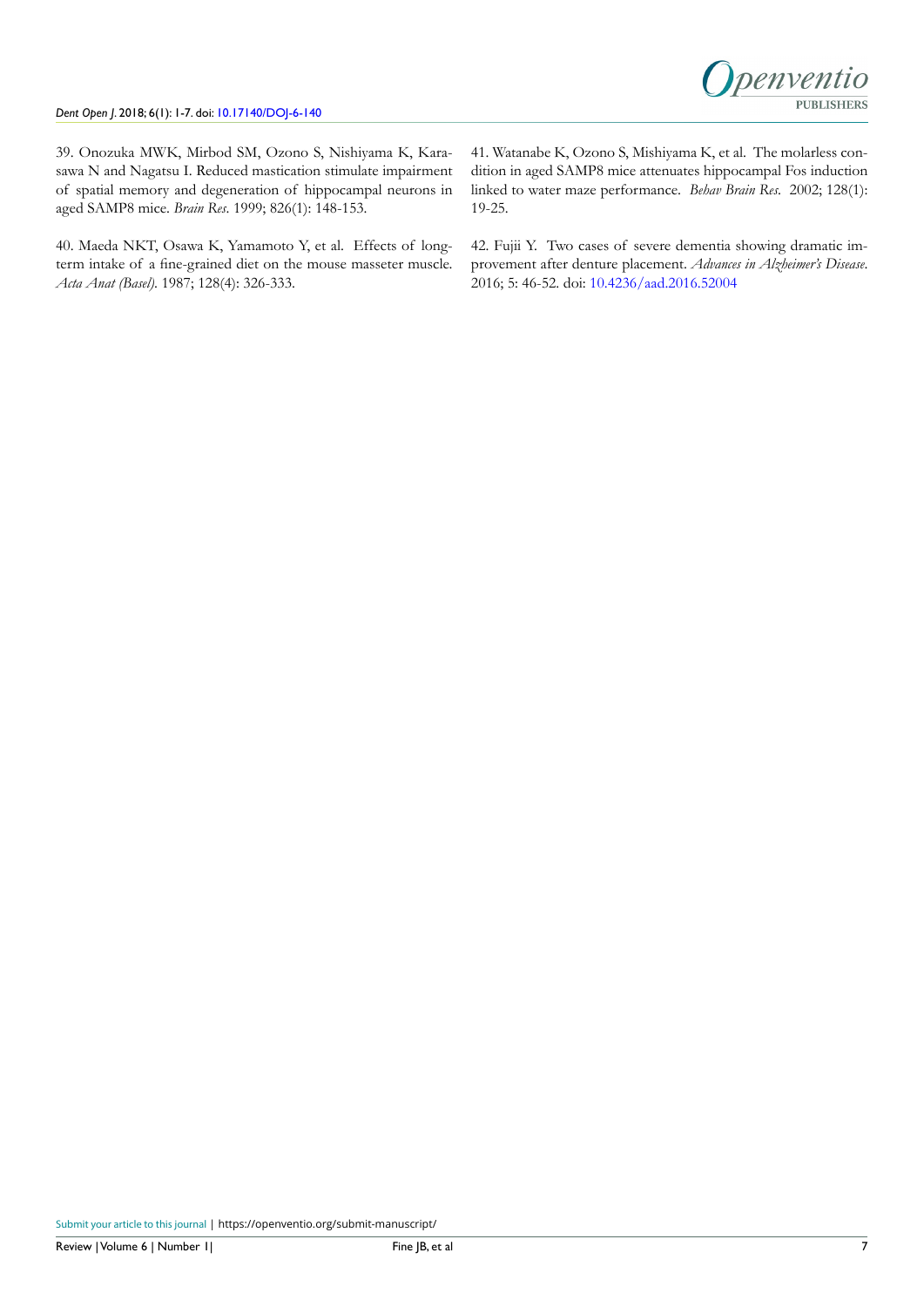**Open Journal**



# *Retrospective Study*

# **The Causes of Marginal Discrepancy of Fixed Dental Prostheses: A Cross-Sectional Study**

**Asma Ismail, MD\*; Yosra Gassara, DDM\*; Dalenda Hadyaoui, PhD; Mounir Cherif, PhD\*\***

\*This authors have contributed equally to this work

*Department of Fixed Prosthodontics, Faculty of Dental Medicine, University of Monastir, Monastir, Tunisia*

#### *\* Corresponding author* **Mounir Cherif, PhD**

Professor, Department of Fixed Prosthodontics, Research Laboratory of Occlusodontics and Ceramic Prostheses LR16ES15, Faculty of Dental Medicine, University of Monastir, Monastir, Tunisia; E-mail: mchrif@hotmail.com

#### *Article information*

**Received:** January 21st, 2019; **Revised:** February 23rd, 2019; **Accepted:** March 2nd, 2019; **Published:** March 12th, 2019

#### *Cite this article*

Ismail A, Gassara Y, Hadyaoui D, Cherif M. The causes of marginal discrepancy of fixed dental prostheses: A cross-sectional study. *Dent Open J*. 2019; 6(1): 8-12. doi: [10.17140/DOJ-6-141](http://dx.doi.org/10.17140/DOJ-6-141)

# **ABSTRACT**

# **Objective**

Periodontal destruction observed in restored teeth is strongly caused by marginal discrepancy of the restoration, which is closely influenced by the tooth preparation, the technique of retraction and impression.

#### **Materials and Methods**

A hundred practitioners were selected to constitute the study's sample. A self-administered questionnaire survey was carried out. The questionnaire was filled in the practitioner's office, completed in the absence of the investigator. However, it has been completed for some clarifications by an interview. A digital form made through the Google Forms application provided free by the Google search engine. The questionnaire included two sections: The identification of the practitioner: this is general information about the practitioner. The conduct of prosthetic treatment. The causes of marginal discrepancy: This section concerns the major factors responsible for a good marginal fit. The collected data was introduced and processed by the microcomputer using the statistical software XLSTAT 2015 for Windows. A simple statistical analysis made it possible to calculate the percentage of the different variables, from their frequency.

#### **Results**

There is a significant correlation between marginal discrepancy and the respect of the finish line geometry ( $p=0.001$ ). The technique of retraction which provided the best marginal fit was the use of expasyl paste  $(p=0.18)$ . There was a significant association between marginal discrepancy and the material of impression, marginal adaptation is found in 76% for impressions made by alginate, 45% for impressions made by silicone, and 100% for impressions made by polysulphides (*p*=0.01).

#### **Conclusion**

Within limitations of this study, it can be concluded that the respect of guidelines of preparation especially the finish line and the good choice of the retraction technique and the material of impression are the major keys to have a good marginal fit.

#### **Keywords**

Dental marginal adaptation; Dental impression materials; Tooth preparation; Gingival retraction techniques.

# **BACKGROUND**

ood fitting crown is the most important technical factors for  $\mathbf{J}$ the long-term success of dental restorations.

Marginal discrepancy can lead to plaque and bacterial deposition, which can generate many complications as periodontal damage, microleakage<sup>[1](#page-13-0)</sup> and it may affect the retentive aspect of the restoration.

Several authors explained the marginal discrepancy by the lack of rigor in the completion of the clinical sequence (preparation design, technical and impression materials, decontamination of impressions and sealing) or the laboratory sequence (realization

 $\circledcirc$  Copyright 2019 by Cherif M. This is an open-access article distributed under Creative Commons Attribution 4.0 International License (CC BY 4.0), which allows to copy, redistribute, remix, transform, and reproduce in any medium or format, even commercially, provided the original work is properly cited.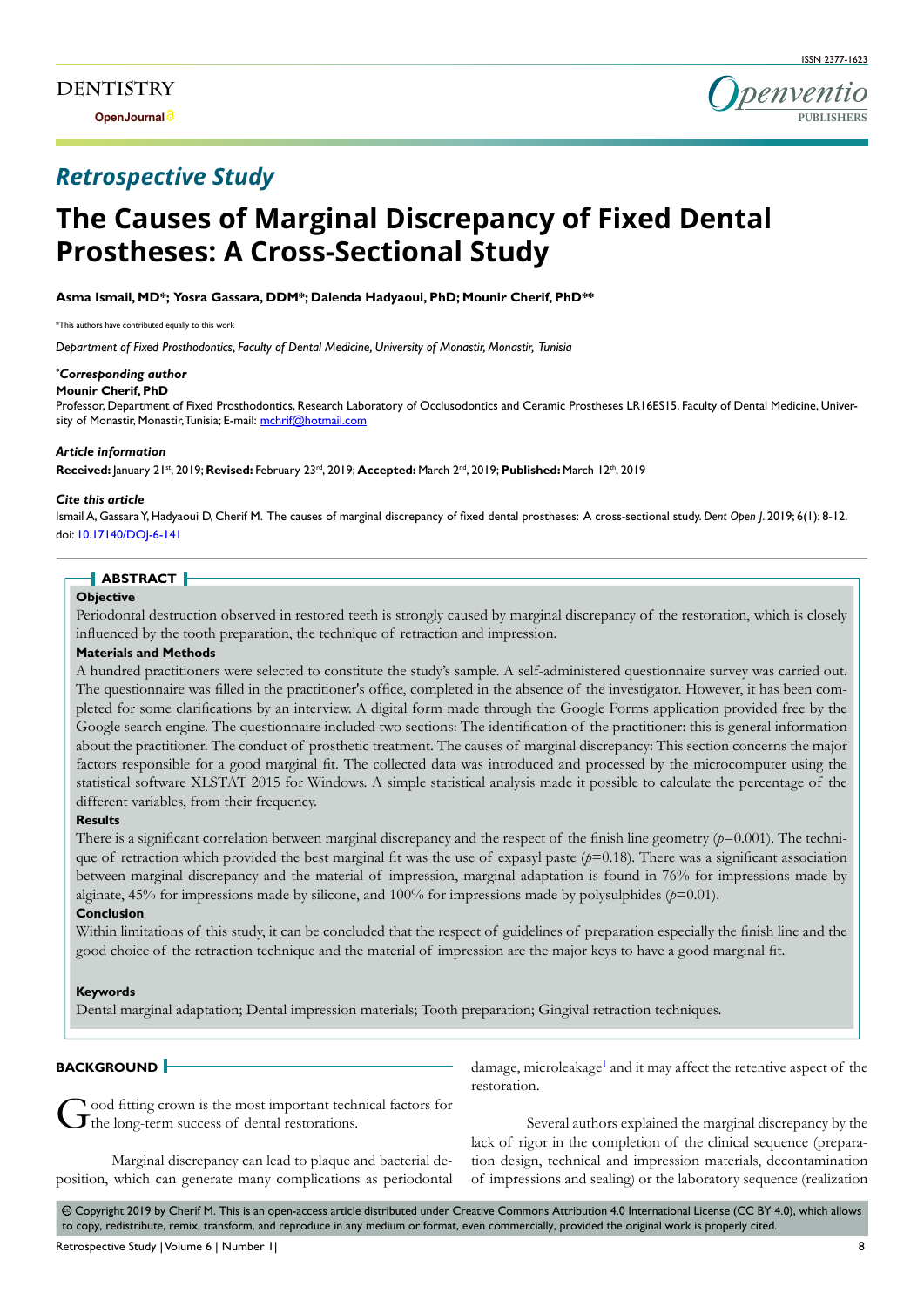

of the working cast, preparation, and treatment of positive unit models).[2](#page-13-1) This study aims to identify the factors that lead to good fitting crowns.

# **MATERIALS AND METHODS**

This is a cross-sectional study. It lasted for a period of two months, from January 2017 to February 2017.

The example that was the subject of our study is made up of qualified dentists practicing in Tunisia in the private sector, without distinction of sex. It has been established according to the following selection criteria:

### **Criteria of Inclusion**

- To be a dentist
- Be registered on the council of the order
- Practice in Tunisia
- Practice in the private sector

### **Criteria of Exclusion**

- Students
- Non-registered practitioners on the council of the order
- Dentists who specialize in a specialty other than the fixed prosthodontics.

According to these criteria, 100 practitioners were selected to constitute the study's sample.

We carried out a self-administered questionnaire survey. The questionnaire was filled in the practitioner's office, completed in the absence of the investigator. However, it has been

completed for some clarifications by an interview. A digital form made through the Google Forms application provided free by the Google search engine.

The questionnaire included two sections:

- The identification of the practitioner: this is general information about the practitioner.
- The conduct of prosthetic treatment.
- The causes of marginal discrepancy: this section concerns the major factors responsible for a good marginal fit.

The collected data was entered and processed by the microcomputer using the statistical software XLSTAT 2015 for Windows. A simple statistical analysis made it possible to calculate the percentage of the different variables, from their frequency.

Note: No Institutional Review Board (IRB) or any other board's permissions were required for this study.

# **The Questionnaire**

The purpose of this study is to identify the causes of marginal discrepancy and the major factors that allow dentists to perform prosthesis with a good marginal fit.

A dear colleague let us express our thanks in response to your cooperation on which the success of this work depends.

It is divided into 3 sections: 1. The general information's section that contains information about the practitioner; 2. The conduct of prosthetic treatment; 3. Major difficulties faced while fitting.

| The questionnaire                                                                                                                         |             |                                         |                                            |                                        |  |
|-------------------------------------------------------------------------------------------------------------------------------------------|-------------|-----------------------------------------|--------------------------------------------|----------------------------------------|--|
|                                                                                                                                           |             |                                         |                                            |                                        |  |
| I-General information about the dentist                                                                                                   |             |                                         |                                            |                                        |  |
| I-Seniority of practice                                                                                                                   | $< 5$ years | Between 5 and 10 years                  | Between 10 and 20 years                    | More than 20 years                     |  |
| 2- Specialized in fixed prosthesis?                                                                                                       | Yes         | No                                      |                                            |                                        |  |
| 3- How do you judge the practice<br>of the fixed prosthesis?                                                                              | Easy        | Affordable                              | Difficult                                  |                                        |  |
| 4- On an average, how much fixed prosthesis do you<br>realize per month                                                                   |             | Between 1 and 5 prosthesis<br>per month | Between 5 and 10 prosthe-<br>sis per month | More than 10 pros-<br>thesis per month |  |
| II-Conduct of prosthetic treatment                                                                                                        |             |                                         |                                            |                                        |  |
| I-What are the steps in the elaboration of the fixed prosthesis that you judge unnecessary?                                               |             |                                         |                                            |                                        |  |
| The treatment plan                                                                                                                        |             | The preliminary impression              | The provisional restoration                |                                        |  |
| The preparation                                                                                                                           |             | The global impression                   | Inter occlusal records                     |                                        |  |
| Trimming                                                                                                                                  |             | Fitting                                 | Cementation                                |                                        |  |
| A- the preparation                                                                                                                        |             |                                         |                                            |                                        |  |
| Do you respect the choice of the<br>type of the finishing line geometry<br>according to the type of crown<br>that the tooth will receive? | Always      | Never                                   | Sometimes                                  | Often                                  |  |
|                                                                                                                                           |             |                                         |                                            |                                        |  |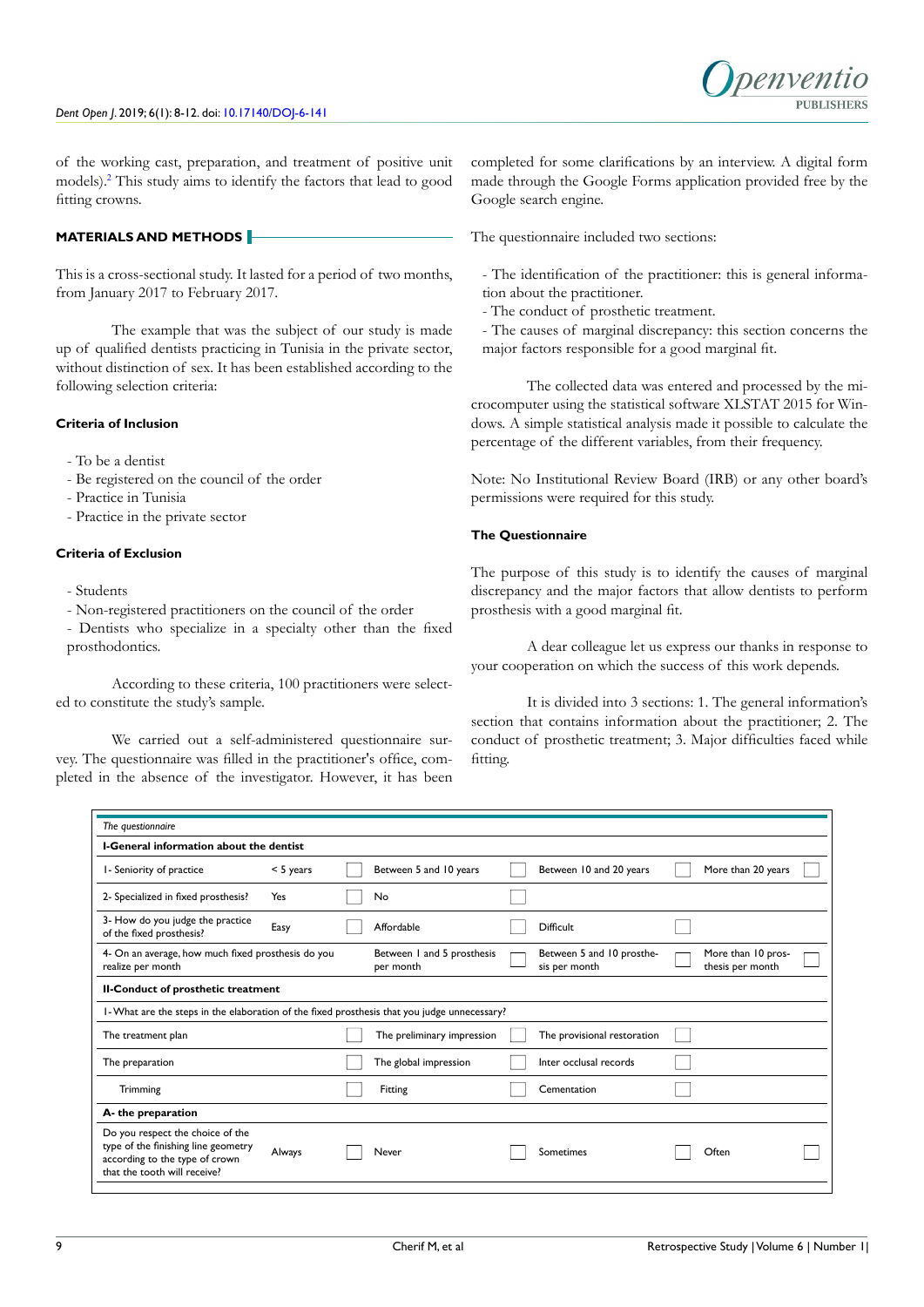#### *Dent Open J*. 2019; 6(1): 8-12. doi: [10.17140/DOJ-6-141](http://dx.doi.org/10.17140/DOJ-6-141)

| Do you entrust certain steps of<br>the preparation to the laboratory<br>technician?                   | Always                     | Never                     | Sometimes       | Often            |  |
|-------------------------------------------------------------------------------------------------------|----------------------------|---------------------------|-----------------|------------------|--|
| If you do, please specify                                                                             |                            |                           |                 |                  |  |
| Do you do a temporary prosthesis?                                                                     | Always                     | Never                     | Sometimes       | Often            |  |
| If not, why?                                                                                          |                            |                           |                 |                  |  |
| <b>B-the global impression</b>                                                                        |                            |                           |                 |                  |  |
| What is the material you use to<br>take the global impression?                                        | Reversible<br>hydrocolloid | Irreversible hydrocolloid | Silicone        | Polysulfures     |  |
| Others : Please specify                                                                               |                            |                           |                 |                  |  |
| Do you consider the type of peri-<br>odontal tissue to choose the global<br>impression technique?     | Yes                        | No                        |                 |                  |  |
| What are the gingival retraction<br>techniques that you use?                                          | Retraction<br>cord Expasyl | Temporary prosthesis      | Electro-surgery | Rotary curettage |  |
| Others: Please specify                                                                                |                            |                           |                 |                  |  |
| III- Difficulties faced while fitting                                                                 |                            |                           |                 |                  |  |
| In your practice, is marginal<br>discrepancy one of the frequent<br>problems you faced while fitting? | Yes                        | No                        |                 |                  |  |
| If no, please specify the frequent problem you faced while fitting<br>Cementation                     |                            |                           |                 |                  |  |

# **RESULTS**

Our study showed that 35 practitioners always adapted the geometry of finish line to the crown's type, 41 dentists often respected finish line's geometry adapted to the type of restoration, 16 practitioners sometimes suited the geometry of finish line and seven dentists never did it (Figure 1).



Regarding the materials used for impression, 71 practitioners used silicones, 25 dentists preferred alginate, 2 others used polysulphides and no one used the reversible hydrocolloids (Figure 2).

For gingival retraction, 52 practitioners use the retraction cord, 18 favor the use of the temporary prosthesis, 17 dentists use rotary curettage, five practitioners use expasyl, four practitioners favor electro-surgery and four practitioners use other methods (Figure 3).



nenventio

**PURLISHERS** 



There was a significant association between marginal discrepancy and the respect the finish line geometry. Practitioners who always respect the profile of the finish line, have in 77 % a good marginal fit on their restoration (*p*=0.001) (Table 1).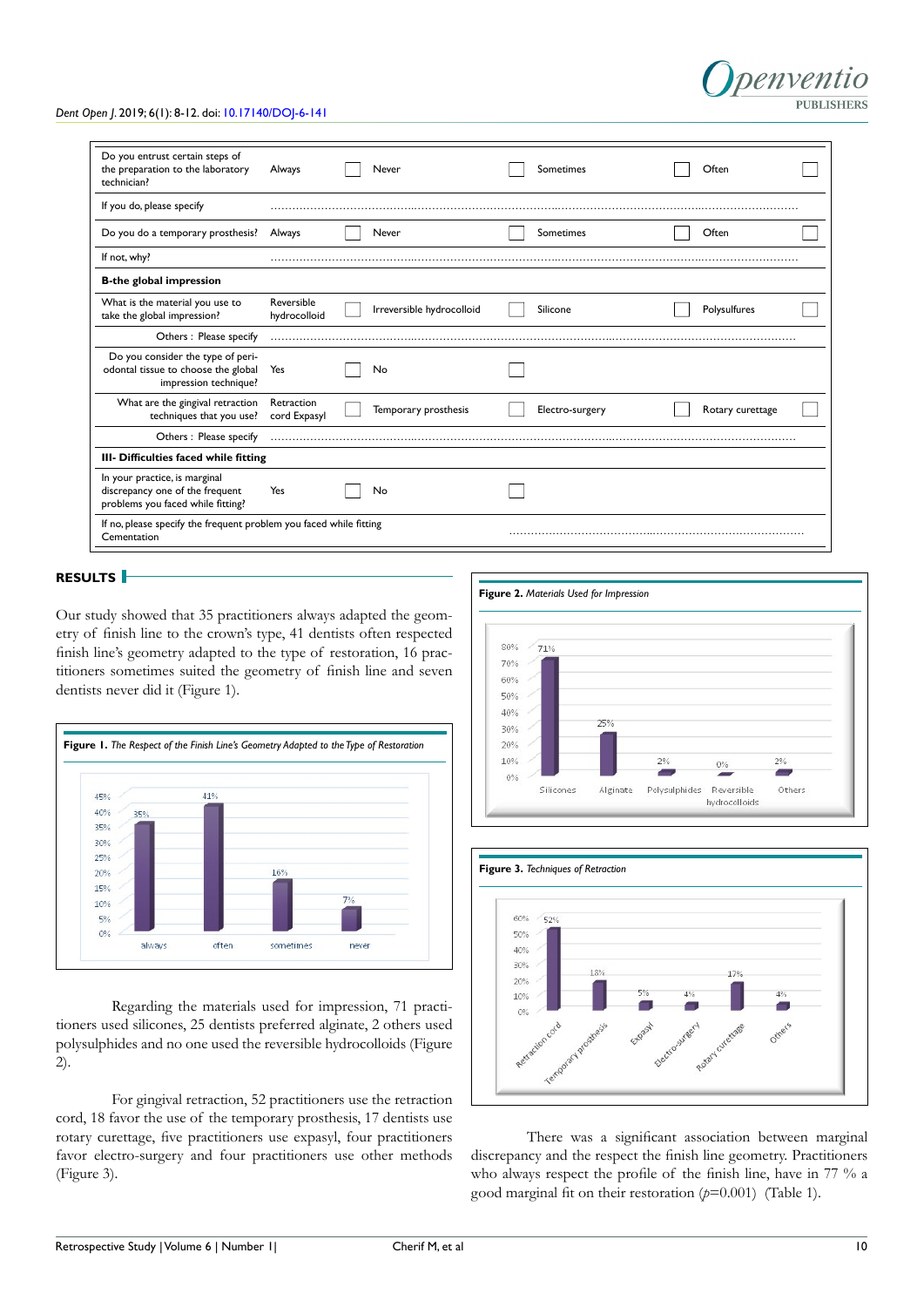

|           | <b>Percent Good</b><br>marginal fit | <b>Percent Marginal</b><br>discrepancy | <b>Percent Total</b> |
|-----------|-------------------------------------|----------------------------------------|----------------------|
| Always    | 77(27)                              | 23(8)                                  | 100(35)              |
| Often     | 49(20)                              | 51(21)                                 | 100(41)              |
| Sometimes | 19(3)                               | 81(13)                                 | 100(16)              |
| Never     | 50 $(4)$                            | 50 (4)                                 | 100(8)               |
| Total     | 45 (54)                             | 46 (46)                                | 100(100)             |

There was nosignificant correlation between marginal discrepancy and the technique of retraction according to the fisher's test  $(p=0.19)$ . In fact, the best marginal adaptation was founded using expasyl (80%), second rotary curettage (71%), third, temporary prosthesis (67%), then the electro-surgery (50%) and finally the retraction cord with a success rate of 42% (Table 2).

|                     | <b>Percent Good</b><br>marginal fit | <b>Percent Marginal</b><br>discrepancy | <b>Percent Total</b> |
|---------------------|-------------------------------------|----------------------------------------|----------------------|
| Retractioncord      | 42 (22)                             | 58 (30)                                | 100(52)              |
| Temporaryprosthesis | 67(12)                              | 33 (6)                                 | 100(18)              |
| Expasyl             | 80(4)                               | 20(1)                                  | 100(5)               |
| Electro-surgery     | 50(2)                               | 50 (2)                                 | 100(4)               |
| Rotary curettage    | 71 (12)                             | 29(5)                                  | 100(17)              |
| Others              | 50(2)                               | 50(2)                                  | 100(4)               |
| Total               | 54 (54)                             | 46 (46)                                | 100(100)             |

There was a significant association between marginal discrepancy and the material of impression. In fact, marginal adaptation is found in 76% for impressions made by alginate, 45% for impressions made by silicone, 100% for impressions made by polyethers. (*p*=0.01) (Table 3).

|                          | <b>Percent Good</b><br>marginal fit | <b>Percent Marginal</b><br>discrepancy | Percent<br>Total |
|--------------------------|-------------------------------------|----------------------------------------|------------------|
| Silicones                | 45 (32)                             | 55 (39)                                | 100(71)          |
| Alginate                 | 76 (19)                             | 24(6)                                  | 100(25)          |
| polyethers               | 100(2)                              | 0(0)                                   | 100(2)           |
| Hydrocolloids reversible | 0(0)                                | 0(0)                                   | 0(0)             |
| Others                   | 50(1)                               | 50 $(1)$                               | 100(2)           |
| Total                    | 54 (54)                             | 46 (46)                                | 100(100)         |

# **DISCUSSION**

The data obtained in this study showed that the respect of the fin-

ish line geometry had a significant effect on the marginal fit of the resulting restorations.

These results are consistent with those found by Ates and Yesil Duymus<sup>[3](#page-13-2)</sup> and with those founded by Bottino et al, which reported that the best cervical adaptation of metal crowns was achieved with the chamfer type of finish line.[4](#page-13-3)

The study of Raul et al also showed that the marginal misfit measured in zirconium crowns with around shoulder finish line is significantly lower than the measured misfit in chamfer finish line restoration.

Our study reported that the best marginal adaptation was founded using expasyl. Comparing these results with those of the *in vitro* study of Wottsmann et al, we find almost the same results concerning the comparison between electro-surgery and the retraction cord where there is not a significant difference between these two methods.<sup>5</sup>

However, these results differ from those found in the comparative study of Shrivastava et al where he compared three gingival spacing methods, which are:

- Magic foam cord
- Expasyl paste
- Retraction cord impregnated with 15% aluminum chloride

Shrivastava et al reported that all the three displacement systems produced highly significant horizontal gingival displacement. Retraction cord soaked in 15% aluminum chloride produced maximum displacement (0.74 mm), followed by expasyl paste (0.48 mm) whereas magic foam cord produced the least displacement  $(0.41$  mm $)$ .<sup>[6](#page-13-4)</sup>

The results of our study also showed that the marginal adaptation is found in 76% for impressions made by alginate, 45% for impressions made by silicone, 100% for impressions made by polyethers.

These results are consistent with those found by Samet et al where they reported a positive correlation between the impres-sion material and the reproduction of the finish line.<sup>[7](#page-13-5)</sup>

However, the digital impression provided better marginal fit than the conventional impression.[8](#page-13-6)

According to the study of Mello et al, the conventional method (321 μm) showed greater marginal discrepancy when compared with the computer-aided design (CAD)/computer-aided manufacturing (CAM) system (89 μm) (*p*<.001).[9](#page-13-7)

The marginal adaptation of fixed dental prostheses is influenced not only by the manufacturing technique, $10$  but also by the restorative material.

In fact, the systematic review of Papadiochou and Pissiotis showed that most of the heat-pressed lithium disilicate